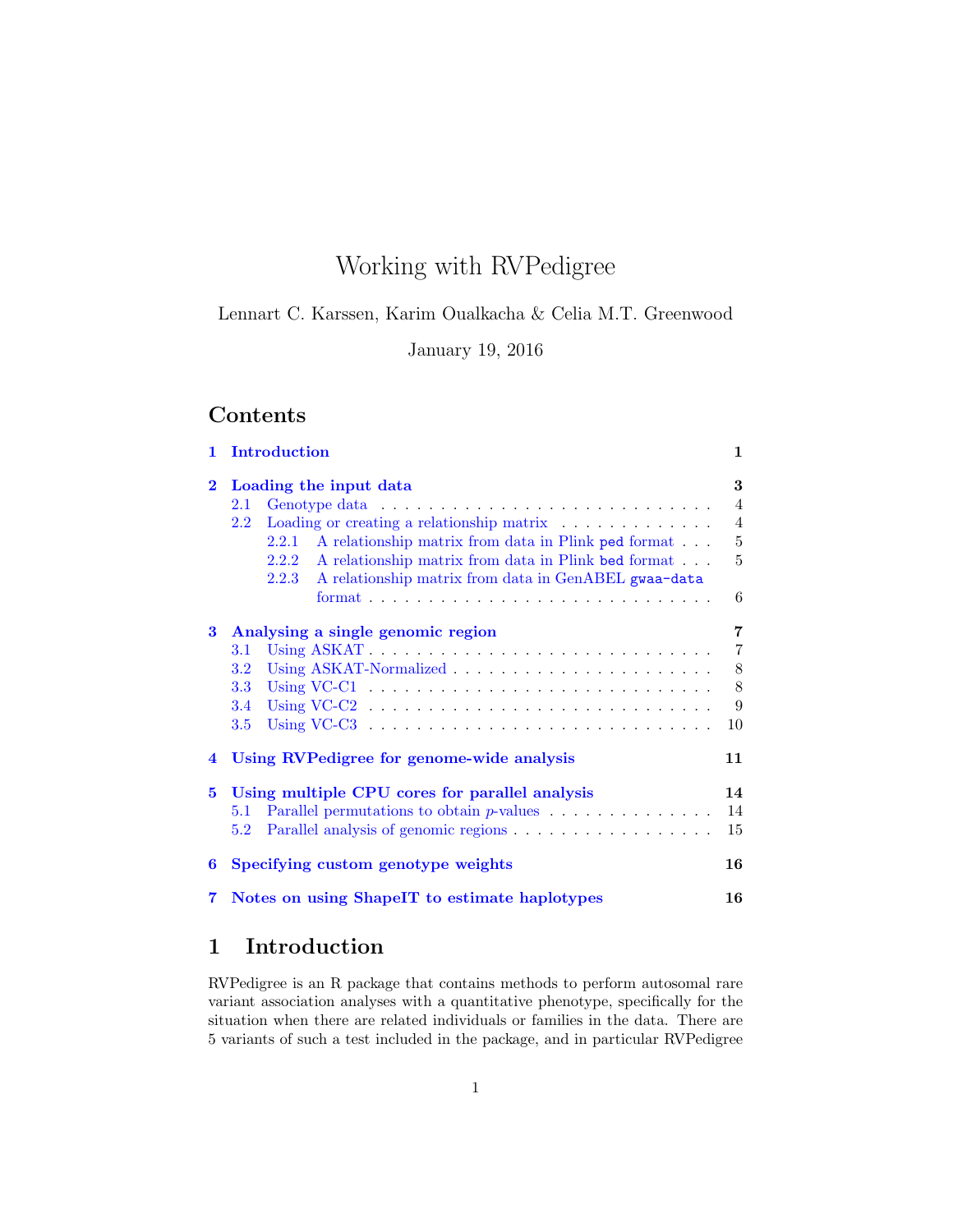includes methods that test for association with non-normally distributed phenotypes; improved power is possible by appropriate modelling of the distributions.

The main user-visible functions of the package are listed below. The RVPedigree() function is the main function that can be used to analyse multiple genomic regions in one go. The \*.region() functions can be used to run a given method on a single genomic region specified by its start and end base pair position.

- ASKAT.region(): ASKAT [?] performs a test of association when the phenotype (specifically, the residuals after adjusting the phenotype for fixed covariates) follows a normal distribution (see  $\S 3.1$ ).
- NormalizedASKAT.region(): For ASKAT-normalized, ASKAT is implemented for th rank-normalized residuals of the phenotype, after adjusting for covariates (see § [3.2\)](#page-7-0).
- VCC1.region(), VCC2.region() and VCC3.region() are copula-based tests of association for non-normal traits, using three different  $p$ -value approximations. In Ref. [\[1\]](#page-16-0), these three tests are known as VC-C1, VC-C2 and VC-C3.
	- $-$  VC-C1 estimates the p-value with an asymptotic approximation, which has a small liberal bias for small p-values (see  $\S 3.3$ ),
	- $-$  VC-C<sub>2</sub> uses permutation of founder haplotypes to estimate the pvalues (see  $\S$  [3.4\)](#page-8-0),
	- VC-C3 generates the empirical distribution of the test statistics under the null, and uses this to estimate the  $p$ -values (see § [3.5\)](#page-9-0).
- RVPedigree(): main function that can be used to run a one of the methods above on one or more genomic regions (see § [4\)](#page-10-0).

If the phenotype is not normal,  $VC-C1$  is the computationally fastest method, and these p-values can be used to triage which regions of the genome should be re-analyzed with  $VC-C2$  or  $VC-C3$  to obtain more accurate significance estimates. Both of these two methods have accurate type 1 errors, but the last one  $(VC-C3)$  is much faster.

In order to run any of the examples below, the package needs to be loaded first, of course:

```
library(RVPedigree)
```

```
## Loading required package: foreach
## Loading required package: doParallel
## Loading required package: iterators
## Loading required package: parallel
```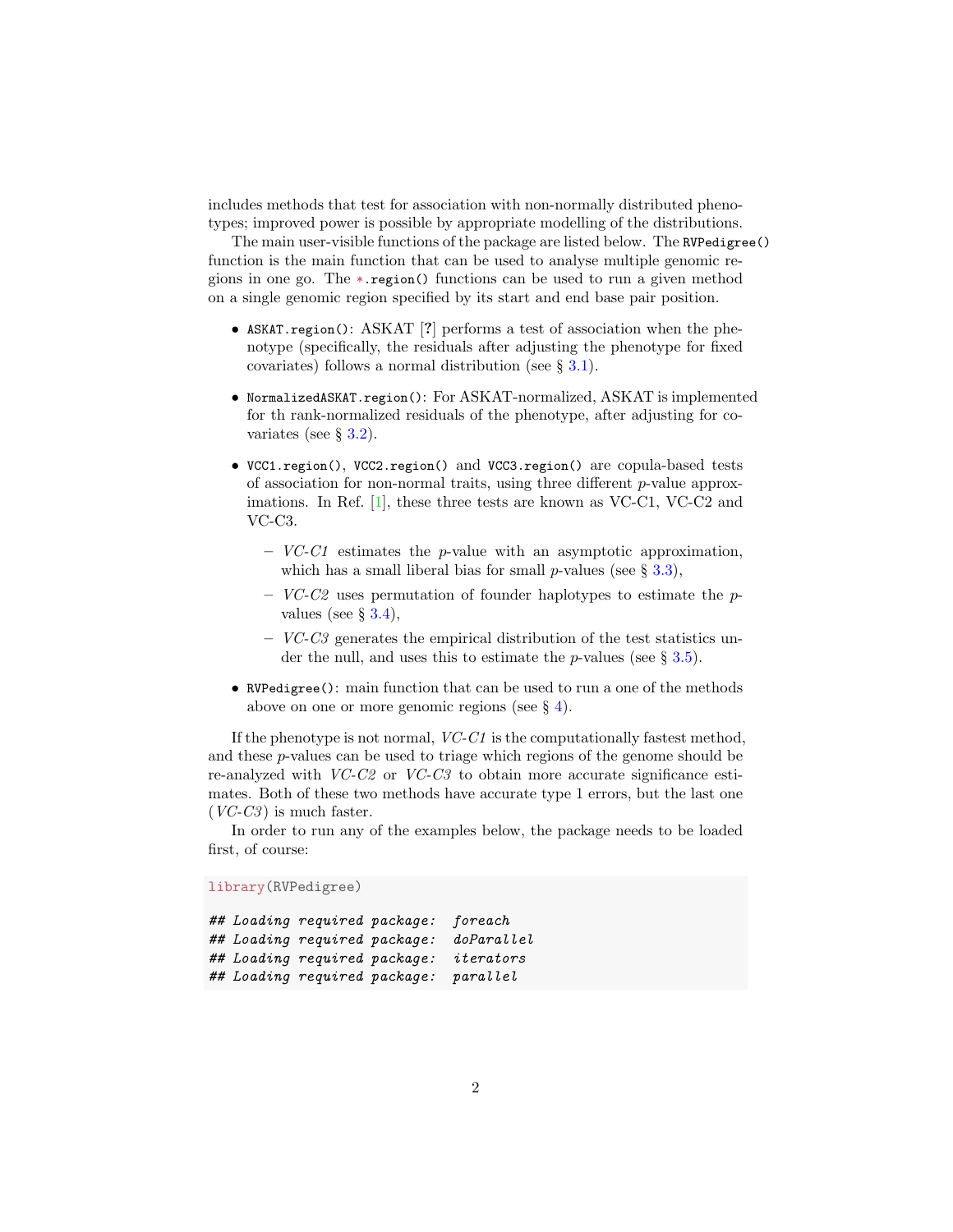## <span id="page-2-0"></span>2 Loading the input data

Before running an association test with one (or more) of the methods, the following data needs to be present<sup>[1](#page-2-1)</sup>:

• Phenotype data; phenotype data should be present in the form of an R vector (one value for each individual). It is up to you (as user) to create the vector, for example by reading it from a CSV file using R's read.csv() function or like this:

```
pheno.file <- system.file("extdata", "pheno.dat",
                           package="RVPedigree")
 pheno.table <- read.table(pheno.file, header=FALSE)
 dim(pheno.table)
## [1] 600 1
 pheno <- pheno.table[, 1]
 head(pheno)
## [1] 1.2506154 2.9575878 5.2475735 -0.6855776 1.3271224 2.7389056
```
• Covariate data; this data should be present in the form of a matrix. Like the phenotype data it us up to you to load this data. For example:

```
covar.file <- system.file("extdata", "covariates.dat",
                            package="RVPedigree")
  covar <- as.matrix(read.table(covar.file, header=FALSE))
 dim(covar)
## [1] 600 3
```
- Pedigree data; data on familial relationships needs to be available in  $Link$ age format. This format is also used by Plink (which is used to read the genotype data, see below) and consists of four columns (separated by spaces) for each individual in the pedigree:
	- Family or pedigree ID
	- Individual ID
	- Father ID
	- Mother ID

<span id="page-2-1"></span><sup>&</sup>lt;sup>1</sup>The example code in this vignette uses files that are included in the RVPedigree package, that is why the package argument to the system.file() function is used.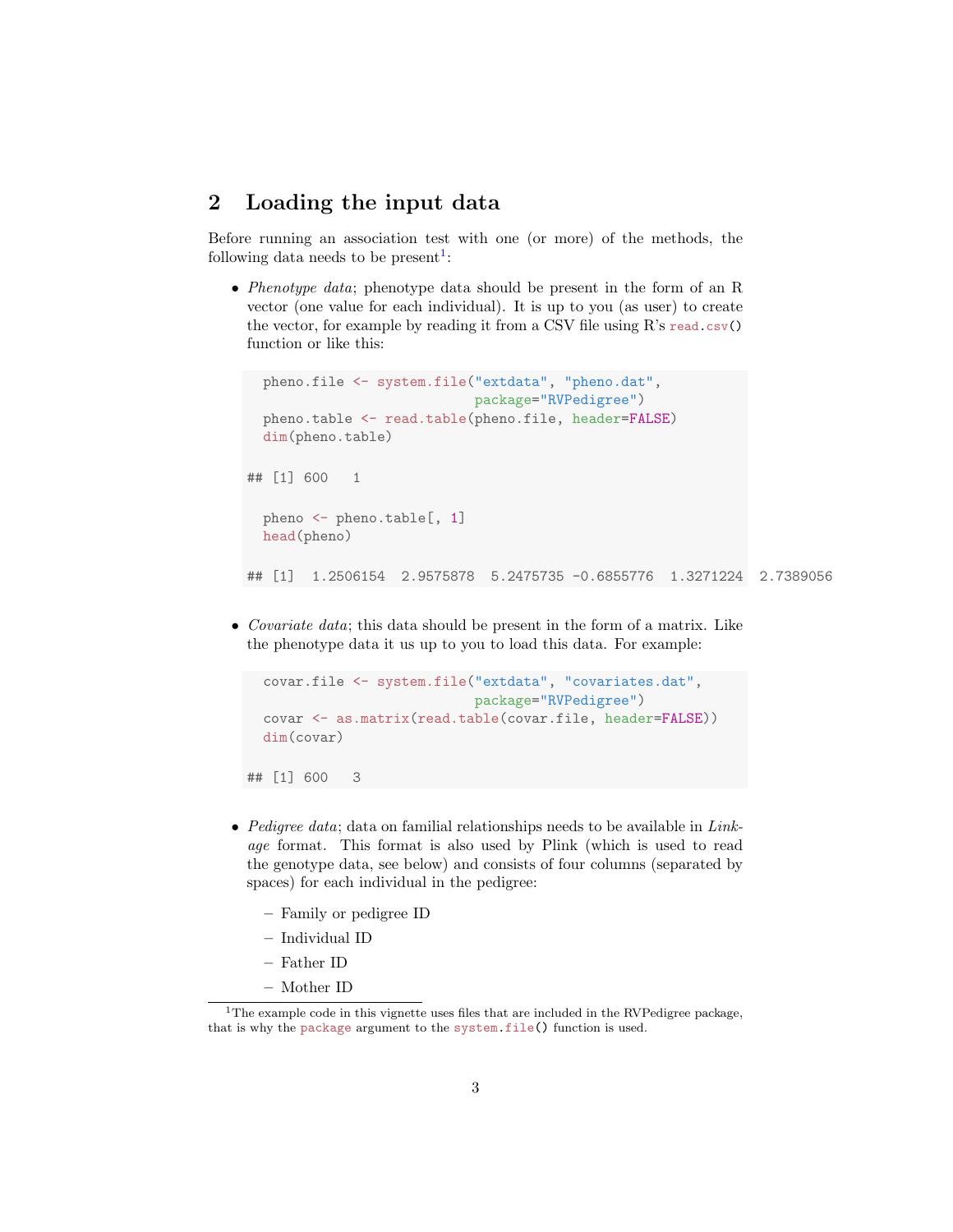See e.g. [the Plink website](http://pngu.mgh.harvard.edu/~purcell/plink/data.shtml#ped) for more details.

- Genotype data; genotype data can be loaded from Plink files, see  $\S 2.1$ .
- Relationship matrix; each of the methods requires a (symmetric) relationship matrix  $(2 \times$  the kinship matrix). The function GetRelMatrix can be used to create such a matrix if you do not have one. See §[2.2](#page-3-1) for details.

### <span id="page-3-0"></span>2.1 Genotype data

For genotype data RVPedigree accepts Plink input files. These can be in .ped or .bed format. The main RVPedigree functions have two keywords for loading genotype data: type, which specifies the type of file (values are ped or bed) and filename, which is the full filename (including path if necessary) to the main plink file (file.ped or file.bed) containing the genotype data (as well as the pedigree data).

Some other formats for handling genotype data can interface well with Plink. For example, for users of GenABEL, data can be output from GenABEL format to Plink .ped or .bed format using the function export.plink() from GenABEL [2](#page-3-2) .

It is important to note that for the  $VC-C2$  and  $VC-C3$  methods, the genotype data in a region are assumed to be phased, so that the first alleles at all variants are assumed to lie on the same chromosome, and likewise for the second alleles. More on this topic can be found in sections ??.

RVPedigree is designed for autosomal genotypes and should not be used for X or Y chromosome analyses.

#### <span id="page-3-1"></span>2.2 Loading or creating a relationship matrix

The relationship matrix (twice the kinship matrix ) can be calculated in two ways: by using pedigree data or by using genomic data. The option datatype of the GetRelMatrix() function is used to tell the GetRelMatrix() function which method to use. This can be either datatype="pedigree" or datatype="genomic". Obviously if you don't have (full) pedigree data only the "genomic" option makes sense.

Depending on the file format in which you have stored your pedigree/genotypes, you need to tell GetRelMatrix how to read the data. If your data is in Plink .ped or .bed format, you need to have the snpStats package installed<sup>[3](#page-3-3)</sup>.

For now we assume you have your kinship matrix already stored in an Rdata file, then loading it and converting it to a relationship matrix  $\Phi$  is easy:

```
kinship.file <- system.file("extdata", "kinmat.Rdata",
                            package="RVPedigree")
```
load(kinship.file)

<span id="page-3-2"></span><sup>2</sup>See <http://www.genabel.org/GenABEL/export.plink.html>

<span id="page-3-3"></span><sup>3</sup>See <http://www.bioconductor.org/packages/release/bioc/html/snpStats.html>.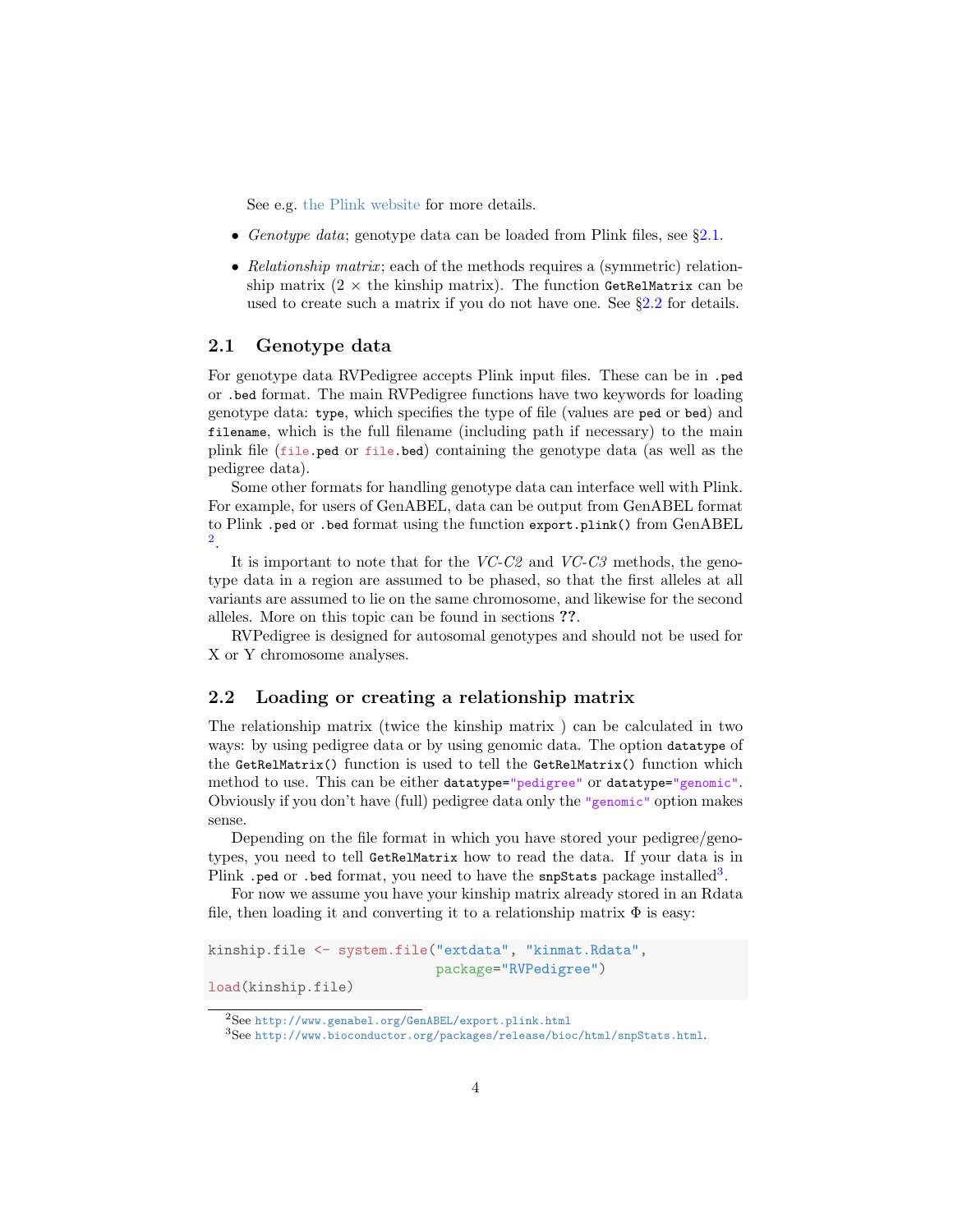dim(kin1)

## [1] 600 600 rel.mat  $\leq -2$  \* kin1

#### <span id="page-4-0"></span>2.2.1 A relationship matrix from data in Plink ped format

For data in Plink's .ped format, the following command creates a relationship matrix based on the pedigree information in the first few columns of a file called mypedfile.ped:

```
rel.mat.pedigree.ped <- GetRelMatrix(datatype="pedigree",
                                     plinkbasefile="mypedfile")
```
To compute the genomic relationship matrix from the same file the RV-Pedigree package uses Plink  $v1.90<sup>4</sup>$  $v1.90<sup>4</sup>$  $v1.90<sup>4</sup>$ . In order to tell RVPedigree where to find the Plink 1.90 binary, you need to specify the path to it using the path2Plink option<sup>[5](#page-4-3)</sup>. For example:

```
rel.mat.genomic.ped <- GetRelMatrix(datatype="genomic",
                                    path2Plink="/tools/genepi/Plink_1.90/plink",
                                    plinkbasefile="mypedfile")
```
Here we assume that the Plink 1.90 binary can be found in the directory /tools/genepi/Plink\_1.90/.

#### <span id="page-4-1"></span>2.2.2 A relationship matrix from data in Plink bed format

For data in Plink's .bed format, the following command creates a relationship matrix based on the pedigree information in the first few columns of a file called mybedfile.fam:

```
rel.mat.pedigree.bed <- GetRelMatrix(datatype="pedigree",
                                      is.binary=TRUE,
                                     plinkbasefile="mybedfile")
```
To compute the genomic relationship matrix from the data in the .bed file, use:

<span id="page-4-2"></span><sup>4</sup>Plink 1.90 is currently in beta stage, but it is expected that it will become a stable Plink 2 in the near future, see <http://pngu.mgh.harvard.edu/~purcell/plink/plink2.shtml>. The latest binaries can be downloaded from <https://www.cog-genomics.org/plink2>.

<span id="page-4-3"></span><sup>5</sup>The reason why you need to explicitly enter the (full) path is the following: The name of the Plink 1.90 binary is plink, just like the 'regular' Plink 1.07. Given that Plink 1.90 is still beta we assume that on most systems running plink from the Linux command line means you get v1.07. You can check this by running plink and checking the output if that command.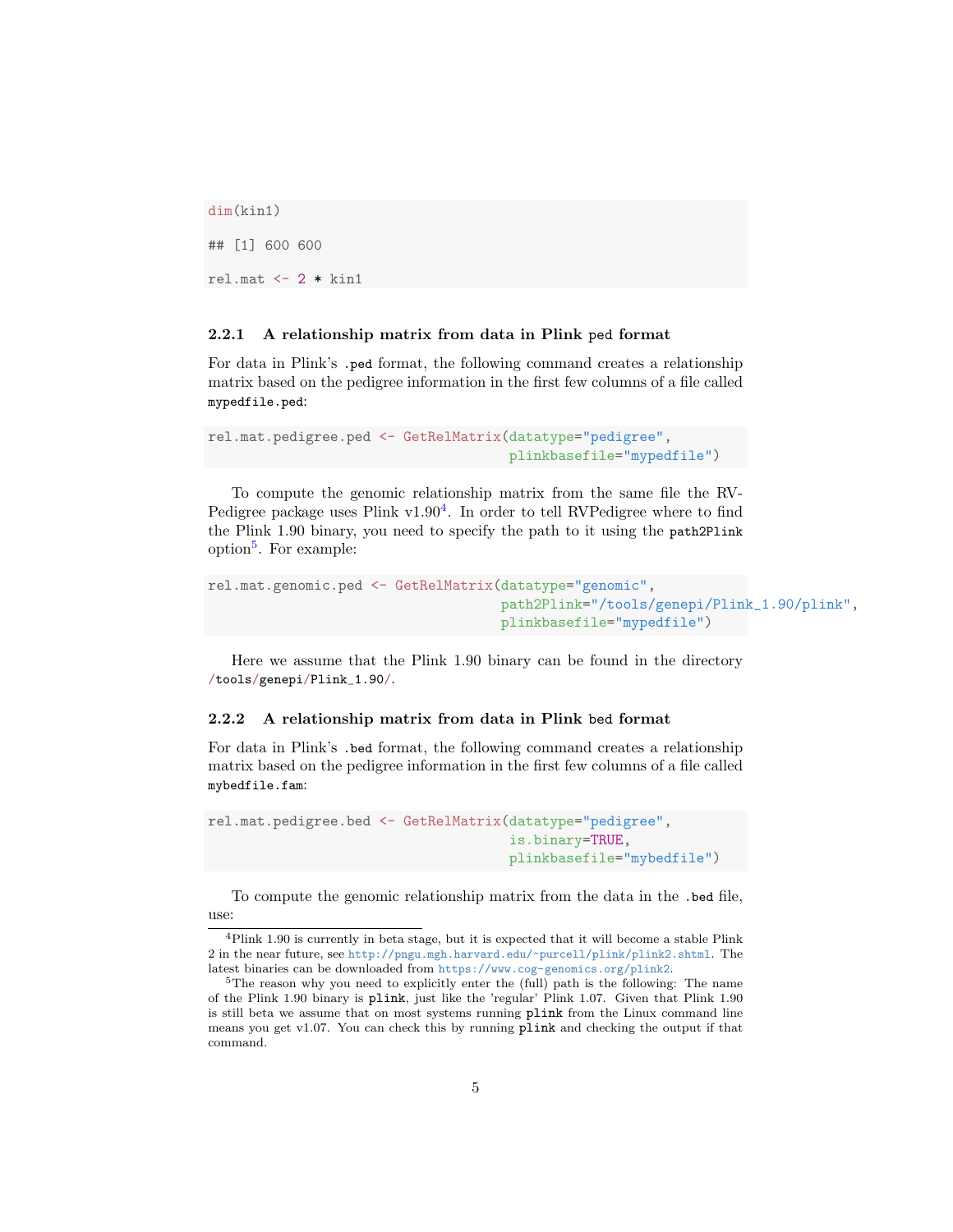```
rel.mat.genomic.bed <- GetRelMatrix(datatype="genomic",
                                     path2Plink="plink_1.90",
                                     is.binary=TRUE,
                                     plinkbasefile="mybedfile")
```
In this example we assumed that the binary for Plink 1.90 is called plink\_1.90 and that it can be found somewhere in your  $PATH<sup>6</sup>$  $PATH<sup>6</sup>$  $PATH<sup>6</sup>$ .

#### <span id="page-5-0"></span>2.2.3 A relationship matrix from data in GenABEL gwaa-data format

If you are a user of the GenABEL R package<sup>[7](#page-5-2)</sup> you probably have your data stored as a GenABEL object (i.e. GenABEL's own gwaa-data format). The genotype data in a GenABEL object can be used like this to create a relationship matrix. The following code loads the data and prints the number of SNPs and the number of samples in the data set:

```
genabel.data <- system.file("extdata", "gwaa.data.RData",
                            package="RVPedigree")
library(GenABEL)
## Loading required package: MASS
## Loading required package: GenABEL.data
load(genabel.data)
nsnps(data1)
## [1] 3573
nids(data1)
## [1] 128
```
Note that this is a different data set than the one used before, and it will be used in §[4.](#page-10-0)

To compute the genomic relationship matrix for this data set, use the GetRelMatrix() function from RVPedigree:

rel.mat.large <- GetRelMatrix("genomic", gwaa.data=data1)

<span id="page-5-1"></span> $6$ On a Linux system the environment variable  $PATH$  contains a list of directories in which the excutables of tools can be found. You can type echo \$PATH on the Linux command line to show the directories in your PATH.

<span id="page-5-2"></span><sup>7</sup>See <www.genabel.org> and <https://cran.r-project.org/web/packages/GenABEL/>.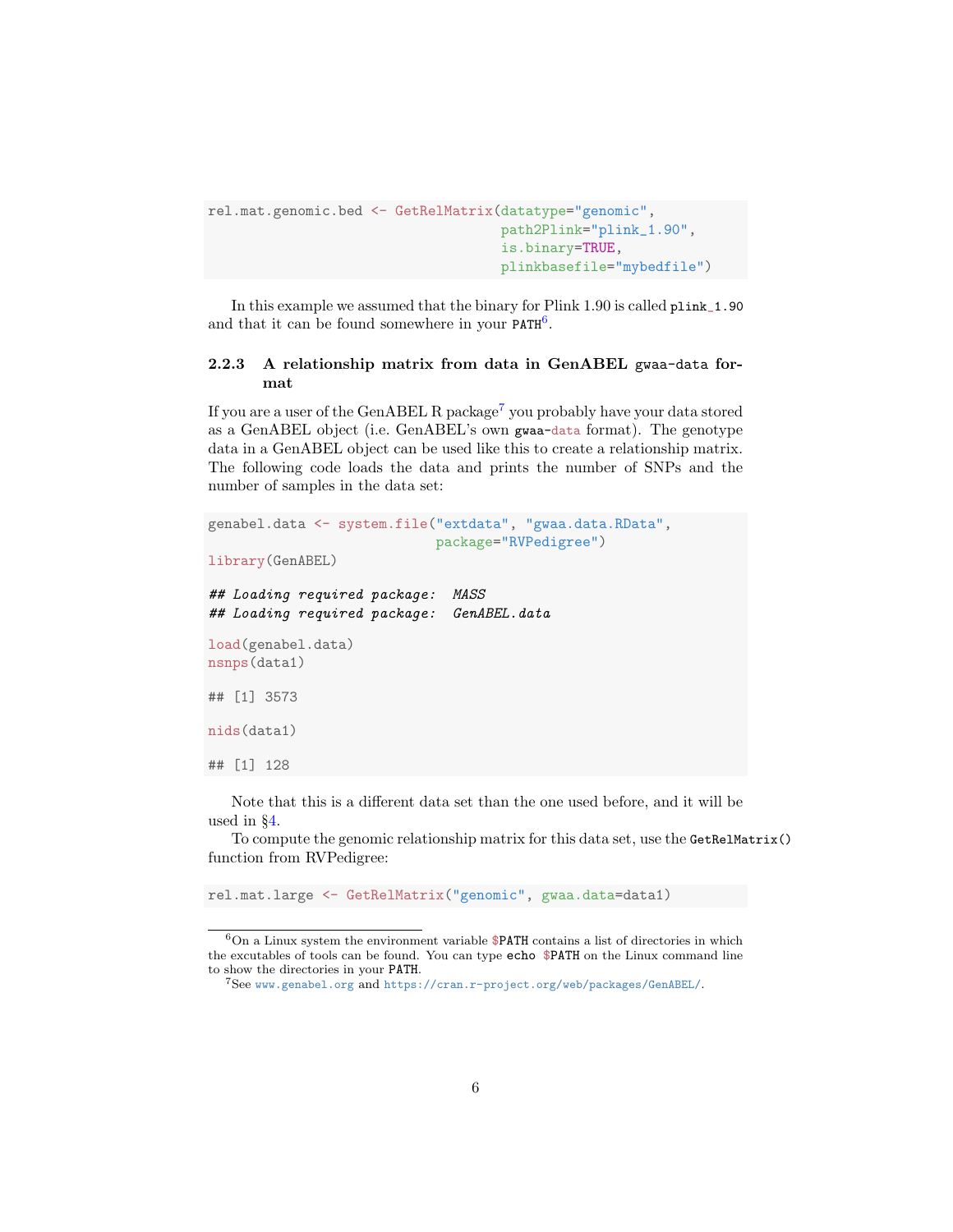## <span id="page-6-0"></span>3 Analysing a single genomic region

With the phenotype data, the covariates and the relationship matrix loaded it is time for tests of association. Since each of the methods in this package is a region-based method we will first do one more general step: reading the map data of the genotypes so we know the basepair coordinate of each genomic variant.

```
map.file <- system.file("extdata", "test.map",
                        package="RVPedigree")
mymap <- readMapFile(map.file)
```
Now is also a good time to create a variable that contains the name of the file with genotype data:

```
geno.file <- system.file("extdata", "test.ped",
                         package="RVPedigree")
```
Note: If you would like to run association tests on more than one region (or use different methods on the same region), the analyses can be speed up by pre-computing the eigenvalues and eigenvectors of the relationship matrix and pass these on as parameters. This will be shown in the ASKAT-Normalized example in §[3.2.](#page-7-0)

#### <span id="page-6-1"></span>3.1 Using ASKAT

This is the simplest way to run the ASKAT method on a single genomic region:

```
askat.result <- ASKAT.region(y=pheno, X=covar, Phi=rel.mat,
                            type="ped",
                            filename=geno.file,
                            chr=20,
                            startpos=0,
                            endpos=10000000,
                            map=mymap,
                            regionname="Gene 1")
## Warning in snpStats::read.pedfile(file = filename, snps = snps2out):
4 loci were monomorphic
print(askat.result)
## Score.Test P.value N.Markers
## Gene 1 454.7332 0.7794409 10
```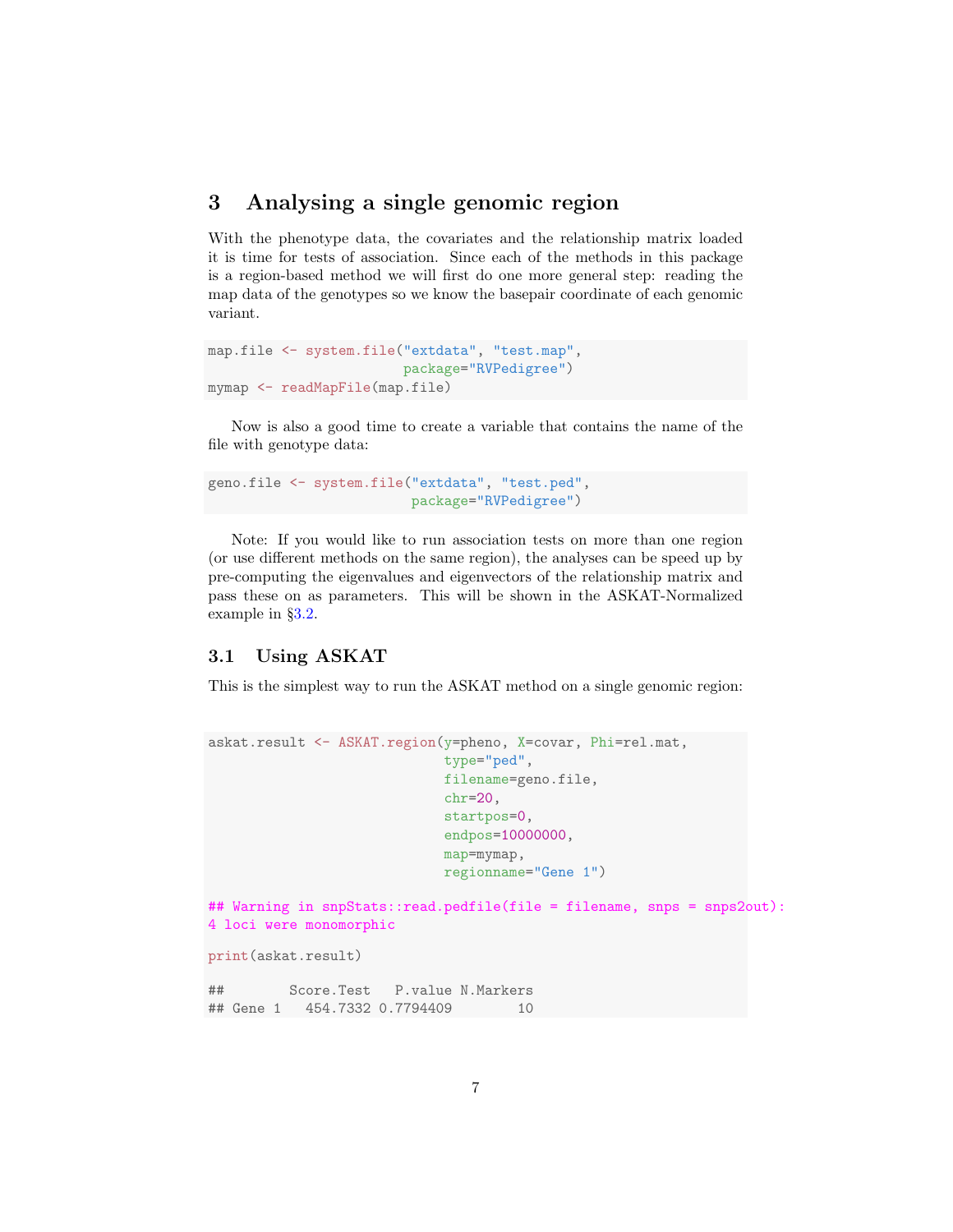Here the type option indicates the type of files used for the genotype data: either Plink .bed files (the default, type="bed") or Plink .ped files (type="ped"). The option filename points to the name of the file containing the genotype data and chr specifies on which chromosome the genomic region under study is located. The startpos and endpos options (set to 0 by default) are used to indicate the start and stop basepair positions of the region. The regionname option allows the user to specify a name for the region on which the association test is run. The name is then used in the output of the ASKAT.region() function, which can be handy in case the output of multiple  $ASKAT-region()$  runs need to be combined.

#### <span id="page-7-0"></span>3.2 Using ASKAT-Normalized

As mentioned earlier it makes sense to pre-compute the eigenvalues and eigenvectors of the relationship matrix when you do more than one analysis:

```
relmat.eig <- eigen(rel.mat)
relmat.eigvec <- relmat.eig$vectors
relmat.eigval <- relmat.eig$values
```
These pre-computed variables can then be passed on to the various 'region' functions via the U, and S parameters:

```
nASKAT.result <- NormalizedASKAT.region(y=pheno, X=covar, Phi=rel.mat,
                                       type="ped",
                                       filename=geno.file,
                                       chr=20,
                                       startpos=0,
                                       endpos=10000000,
                                       map=mymap,
                                       regionname="Gene 1",
                                       U=relmat.eigvec,
                                       S=relmat.eigval)
## Warning in snpStats::read.pedfile(file = filename, snps = snps2out):
4 loci were monomorphic
print(nASKAT.result)
## Score.Test P.value N.Markers
## Gene 1 4998.208 0.5201545 10
```
### <span id="page-7-1"></span>3.3 Using VC-C1

This implements the VC-C1 test where an asymptotic approximation to the p-value is obtained. Phased founder haplotypes are not required.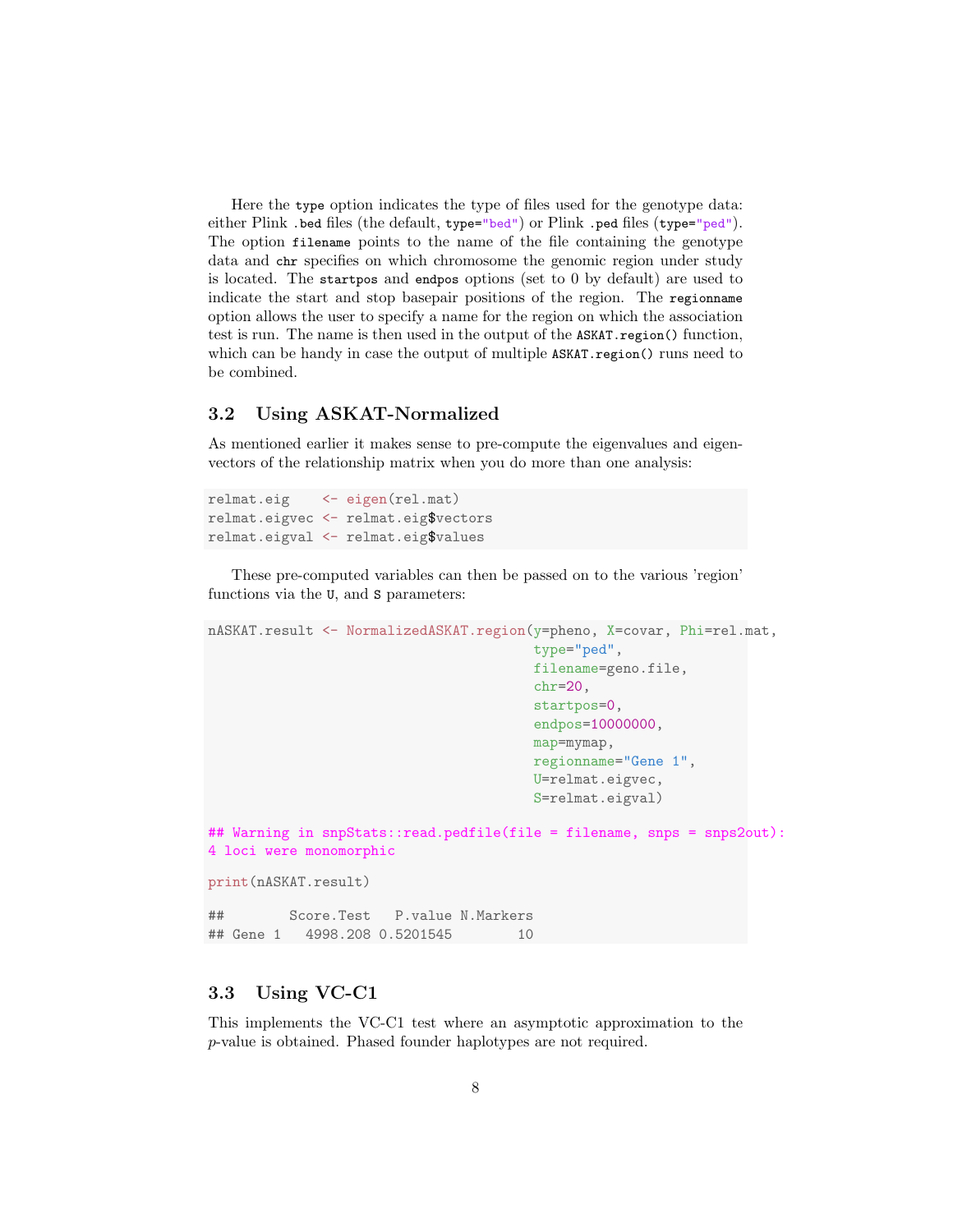```
vcc1.result <- VCC1.region(y=pheno, X=covar, Phi=rel.mat,
                          type="ped",
                          filename=geno.file,
                          chr=20,
                          startpos=0,
                          endpos=10000000,
                          map=mymap,
                          regionname="Gene 1")
## Warning in snpStats::read.pedfile(file = filename, snps = snps2out):
4 loci were monomorphic
print(vcc1.result)
## Score.Test P.value N.Markers
```
## Gene 1 3345.974 0.2364904 10

### <span id="page-8-0"></span>3.4 Using VC-C2

The VC-C2 method permutes haplotypes of the founders in order to obtain empirical p-values. Thus, phased genotypes for all founders are required. The following example assumes that the data in geno.file are already phased with the convention that the "first alleles at all variants are assumed to lie on the same chromosome, and likewise for the second alleles".

```
vcc2.result <- VCC2.region(y=pheno, X=covar, Phi=rel.mat,
                          type="ped",
                         filename=geno.file,
                         chr=20,
                         startpos=0,
                          endpos=10000000,
                         map=mymap,
                         regionname="Gene 1")
## Warning in snpStats::read.pedfile(file = filename, snps = snps2out):
4 loci were monomorphic
print(vcc2.result)
## Score.Test P.value N.Markers
## Gene 1 978.4487 0.16 10
```
By default, the number of permutations in  $VC-C2$  method is set to 100. To set it to a higher number, use the Nperm option: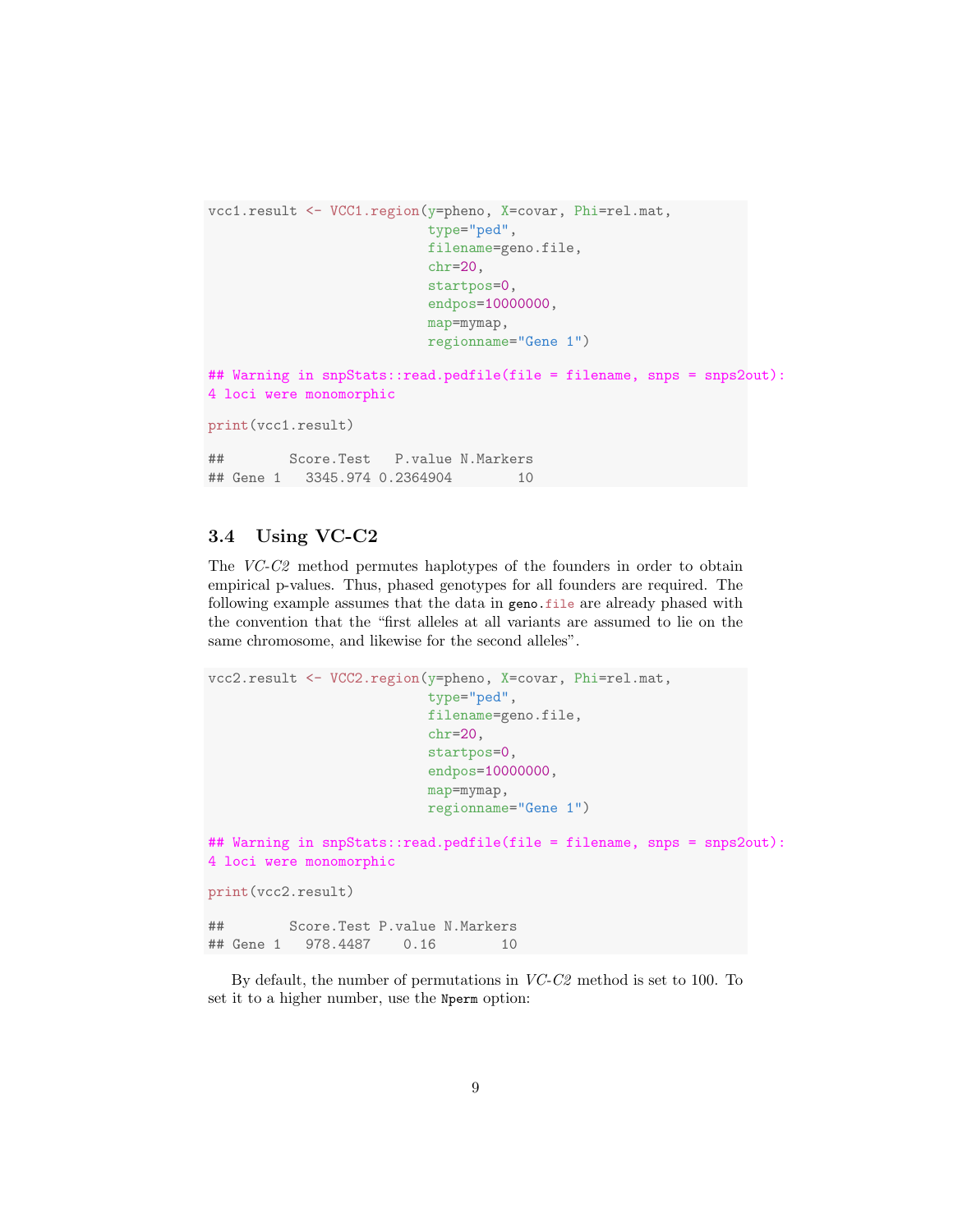```
vcc2.result <- VCC2.region(y=pheno, X=covar, Phi=rel.mat,
                          type="ped",
                          filename=geno.file,
                          chr=20,
                          startpos=0,
                          endpos=10000000,
                          map=mymap,
                          regionname="Gene 1",
                          Nperm=500)
## Warning in snpStats::read.pedfile(file = filename, snps = snps2out):
4 loci were monomorphic
print(vcc2.result)
## Score.Test P.value N.Markers
## Gene 1 978.4487 0.164 10
```
When founder phasing is not already calculated or known, then details on how to estimate haplotypes with ShapeIt are given in section [7.](#page-15-1) After phasing founders genotypes, it is possible to take the output from ShapeIt (files with the extension .haps) and pass them in to VCC2.region() function by using the type= option. See the arguments of the VCC2.region() function in the package manual.

### <span id="page-9-0"></span>3.5 Using VC-C3

The VC-C3 method also requires permutation of founder haplotypes to obtain empirical p-values, and so, again in this example, the data in geno.file are assumed to be phased with the convention that the "first alleles at all variants are assumed to lie on the same chromosome, and likewise for the second alleles".

```
vcc3.result <- VCC3.region(y=pheno, X=covar, Phi=rel.mat,
                          type="ped",
                          filename=geno.file,
                          chr=20.
                          startpos=0,
                          endpos=10000000,
                          map=mymap,
                          regionname="Gene 1")
## Warning in snpStats::read.pedfile(file = filename, snps = snps2out):
4 loci were monomorphic
print(vcc3.result)
## Score.Test P.value N.Markers
## Gene 1 978.4487 0.1463779 10
```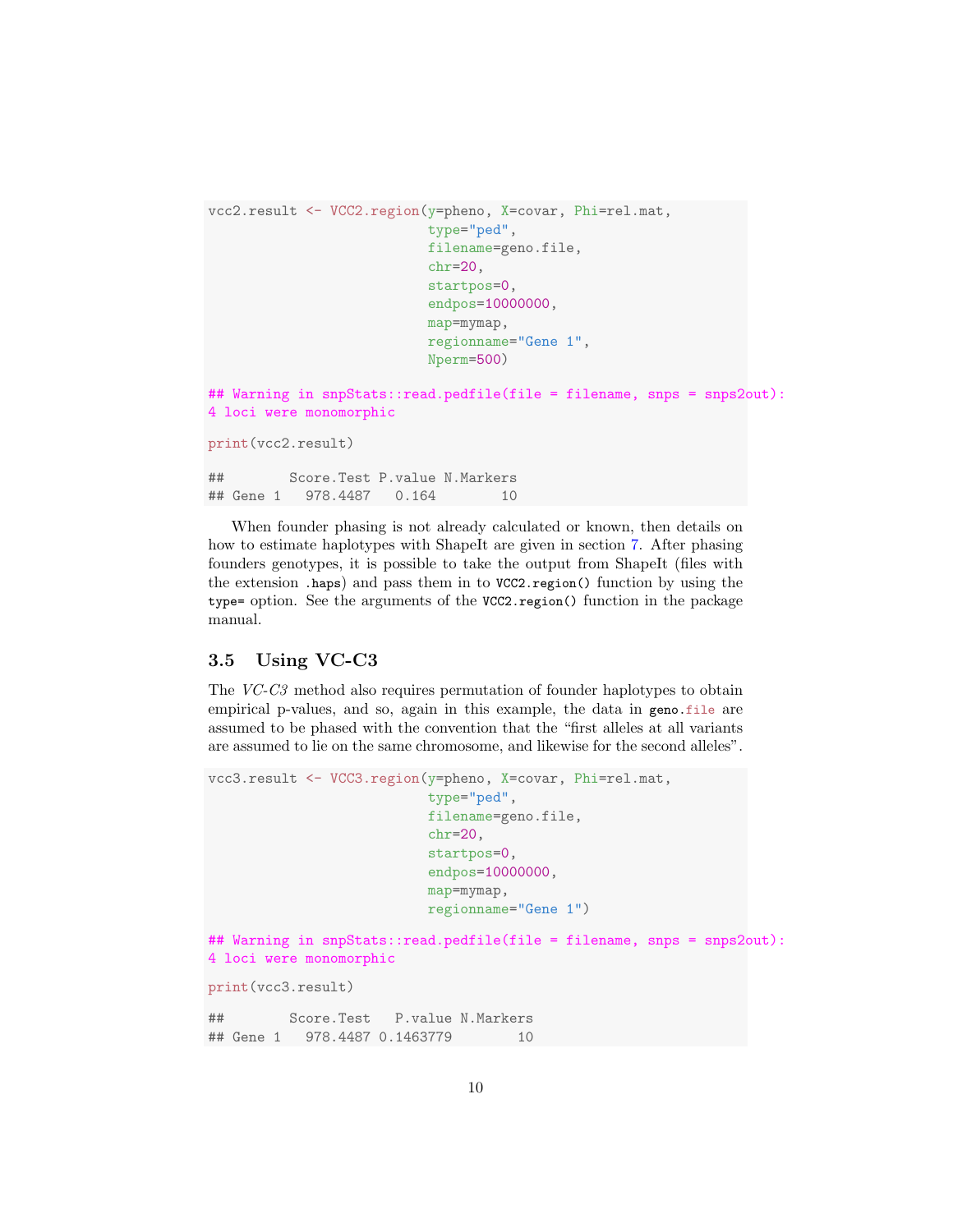Again, like  $VC-C2$ ,  $VC-C3$  also uses permutations to obtain a *p*-value. The same parameter Nperm can be used to change the number of permutations:

```
vcc3.result <- VCC3.region(y=pheno, X=covar, Phi=rel.mat,
                          type="ped",
                          filename=geno.file,
                          chr=20,
                          startpos=0,
                          endpos=10000000,
                          map=mymap,
                          regionname="Gene 1",
                          Nperm=200)
## Warning in snpStats::read.pedfile(file = filename, snps = snps2out):
4 loci were monomorphic
print(vcc3.result)
## Score.Test P.value N.Markers
## Gene 1 978.4487 0.131221 10
```
In a similar way as in  $VC-C2$ , when founder phasing is unknown, one can phase founders genotypes using ShapeIt and pass the output in to VCC3.region() function by using the type= option. See again the arguments of the VCC3.region() function in the package manual.

# <span id="page-10-0"></span>4 Using RVPedigree for genome-wide analysis

If, instead of analysing a single genomic region you would like to analyse multiple regions (e.g. in a genome-wide setting), the overarching RVPedigree() function can be used.

First, you need to create a data frame that contains (at least) the following four columns (mind the capitals in the column names) for each region that you would like to run the association test on:

- Name: The name of the genomic region. This can be a gene name, for example, or simply Region\_01.
- Chr: The chromosome on which the region is located.
- StartPos: The start position (base pair position) of the region.
- EndPos: The end position (base pair position) of the region.

The example data has such a region file with three regions: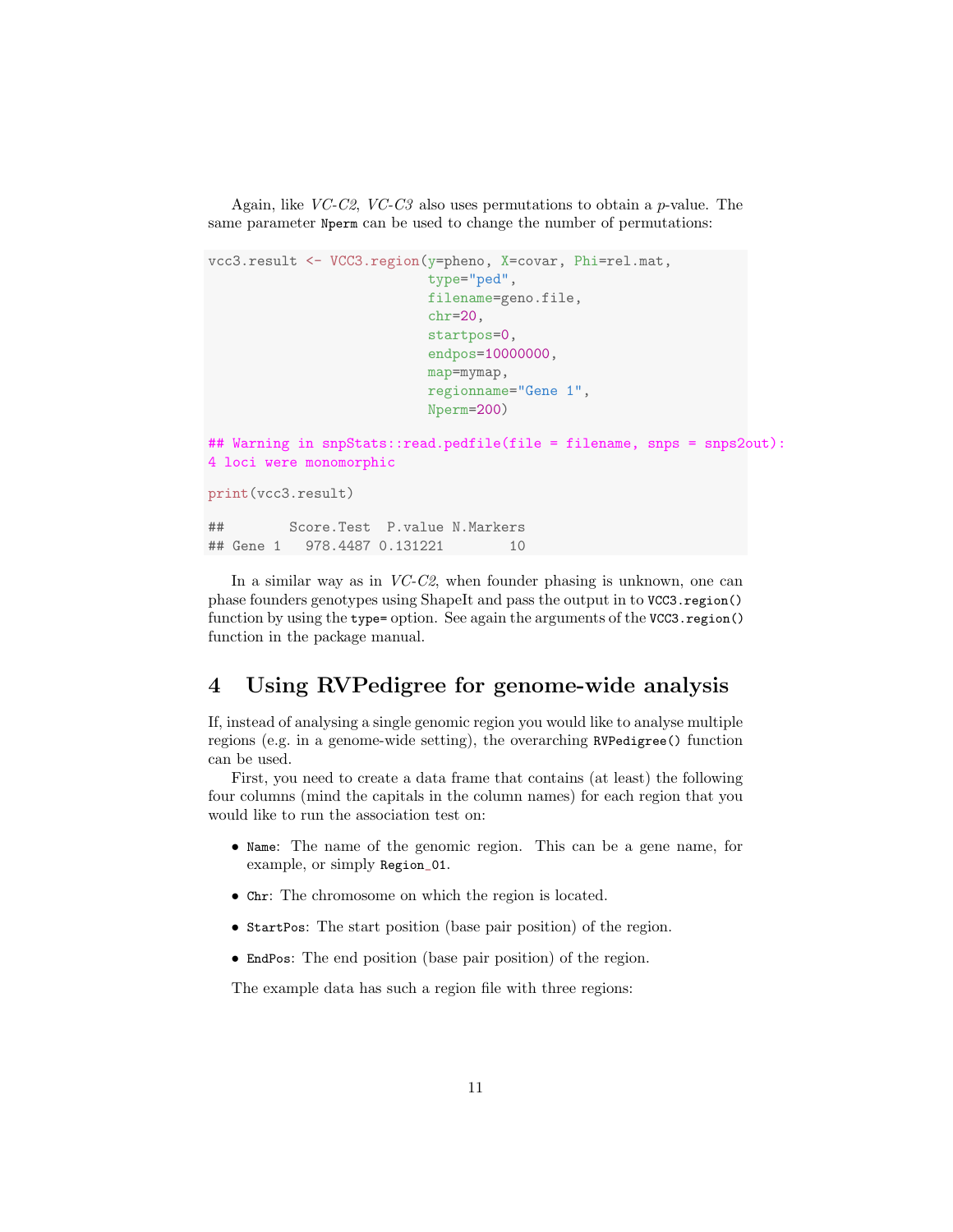```
genes.file <- system.file("extdata", "genes2.lst",
                         package="RVPedigree")
genes <- read.table(genes.file,
                   header=TRUE,
                   stringsAsFactors=FALSE)
genes
## Gene Chr Start Stop
## 1 Gene_1 20 9000000 9004000
## 2 Gene_2 20 9005000 9020000
## 3 Gene_3 20 9050050 9075000
colnames(genes) <- c("Name", "Chr", "StartPos", "EndPos")
```
It is important to note that the RVPedigree() function has a parameter pvalThreshold, which is set to  $0.1$  by default. This means that any  $p$ -value larger than or equal to this threshold is removed from the output of the RVPedigree() function. This done to ensure that the output data of a scan of a large number of regions can still be reasonably handled<sup>[8](#page-11-0)</sup>.

The following runs the VC-C1 method on each of the three regions, and to make sure we capture all output the pvalThreshold is set to 1.0:

```
gwresults <- RVPedigree(method="VCC1",
                       y=pheno,
                       X=covar,
                       Phi=rel.mat,
                       regions=genes,
                       filename=geno.file,
                       type='ped',
                       pvalThreshold=1
                       \lambda## Estimating null model...
## Null model estimated.
## Starting association analysis of the 3 regions...
## Warning in snpStats::read.pedfile(file = filename, snps = snps2out):
2 loci were monomorphic
## Warning in VCC1.region(y = y, X = X, Phi = Phi, type = type, filename
= filename, : No genotypes available in the region from 9050050 to
9075000 on chromosome 20
gwresults
## Score.Test P.value N.Markers
## Gene_1 1768.63 0.3195559 4
## Gene_2 1768.63 0.3195559 6
```
<span id="page-11-0"></span><sup>8</sup>Large data frames consume a lot of computer memory (RAM).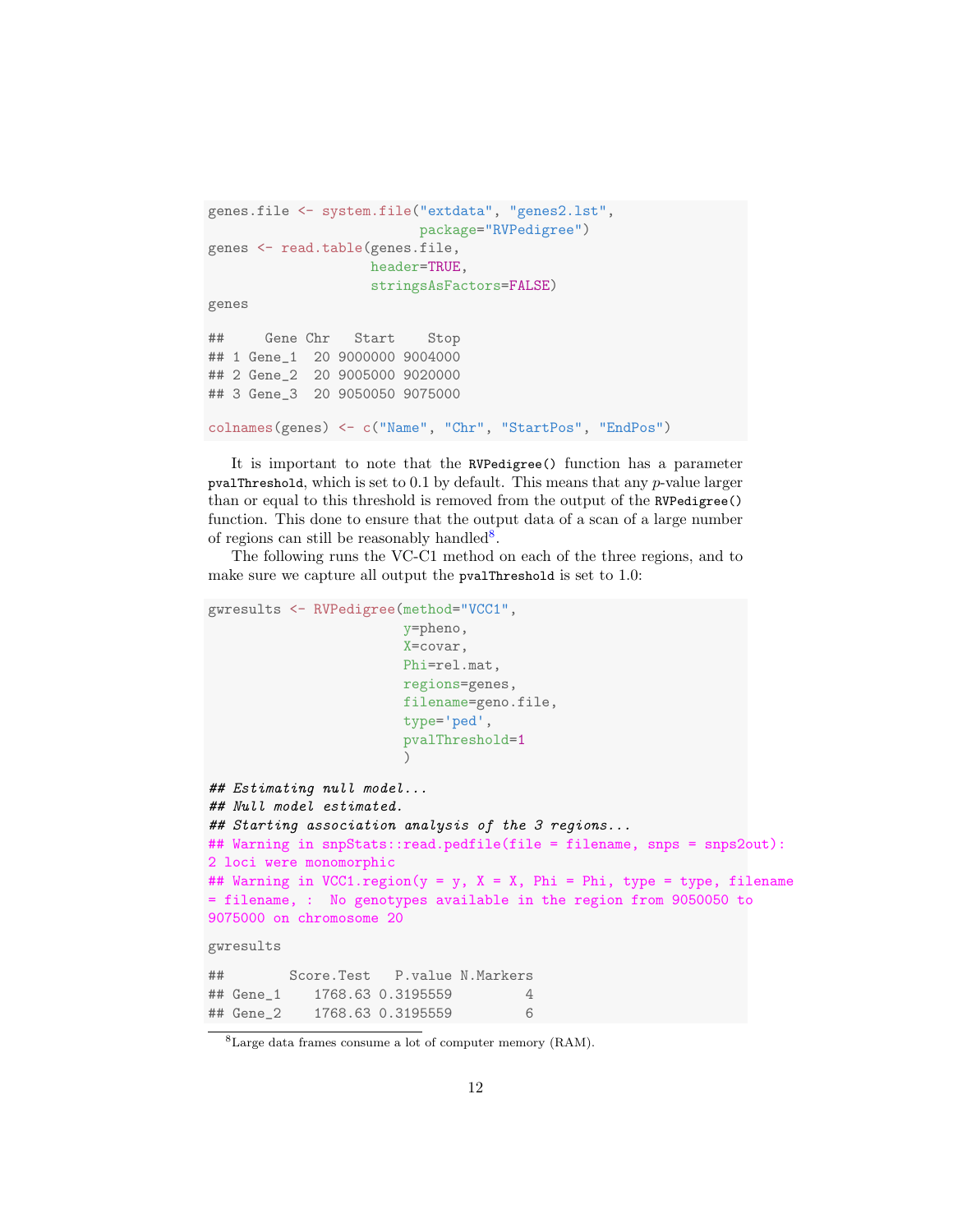Note that the output contains only two lines, instead of the three expected given the number of regions analyzed. This is because regions that do not contain variants are also removed from the output (see also the warning message in the output above). Note also that the rows of the output are named by the Name column in the genes data frame.

If the VCC3afterVCC1 option is set to TRUE (and the method option is set to 'VCC1'), the VC-C3 method is run automatically on the results of the VC-C1 analysis, as shown in the following example. In this example we also show how the Nperm parameter can be used to set a different number of permutations (default: 100) for the calculation of the  $p$ -value. The Nperm option is only used if the VC-C2 or VC-C3 methods are used (cf.  $\S 3.4$  $\S 3.4$  and  $\S 3.5$ ).

```
gwresults <- RVPedigree(method="VCC1",
```

```
y=pheno,
X=covar,
Phi=rel.mat,
regions=genes,
filename=geno.file,
type='ped',
Nperm=200,
pvalThreshold=0.4,
VCC3afterVCC1=TRUE
```
 $\lambda$ 

```
## Estimating null model...
## Null model estimated.
## Starting association analysis of the 3 regions...
## Warning in snpStats::read.pedfile(file = filename, snps = snps2out):
2 loci were monomorphic
## Warning in VCC1.region(y = y, X = X, Phi = Phi, type = type, filename
= filename, : No genotypes available in the region from 9050050 to
9075000 on chromosome 20
## 'VCC3afterVCC1' option set, starting VCC3 run...
## Estimating null model...
## Null model estimated.
## Starting association analysis of the 2 regions...
## Warning in snpStats::read.pedfile(file = filename, snps = snps2out):
2 loci were monomorphic
gwresults
```

```
## Score.Test P.value N.Markers
## Gene_1 218.1807 0.2398351 4
## Gene_2 218.1807 0.2250701 6
```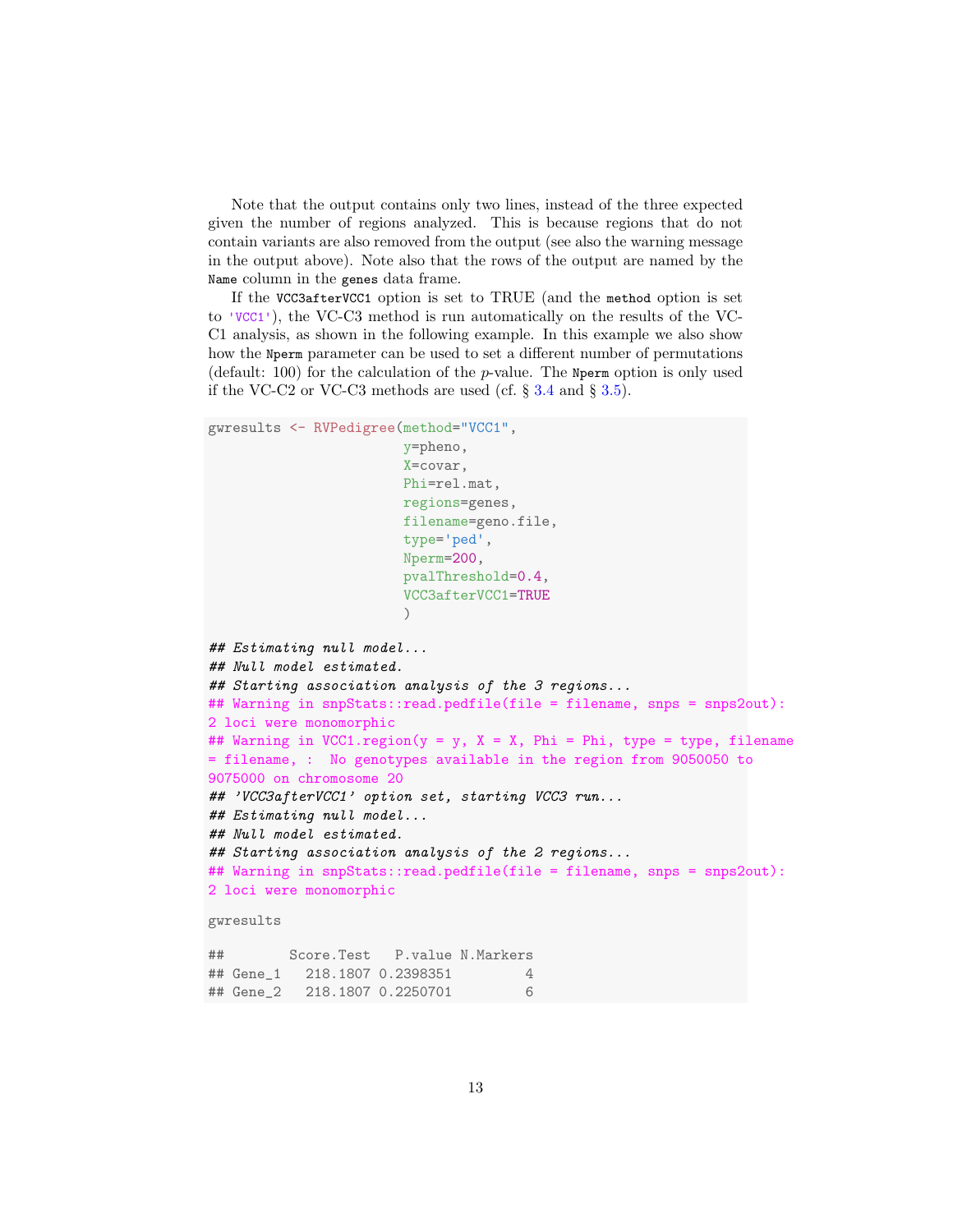# <span id="page-13-0"></span>5 Using multiple CPU cores for parallel analysis

Present-day computers have multiple cores per processor (CPU), each of which functions as a single computational unit. Consequently, by distributing parts of the analysis that are independent of each other over these CPU cores and running them in parallel, a significant speed-up can be obtained.

Since in most cases, we expect that analysis of RVPedigree will be run on servers that are shared with other users, automatic detection of the number of cores would lead to various sorts of problems. Therefore, the user has to manually specify the number of cores RVPedigree can use.

Technically, the parallelisation is done using the foreach package<sup>[9](#page-13-2)</sup>. The  $d$ oParallel package<sup>[10](#page-13-3)</sup> is used as parallel backend to foreach.

Within the RVPedigree package distribution we have implemented two ways in which multicore systems can be used for parallel computation:

- speed up of permutations used to determine the  $p$ -values in the VC-C2 and VC-C3 methods.
- analysing multiple genomic regions simultaneously

Details of these implementations can be found in the following sections.

#### <span id="page-13-1"></span>5.1 Parallel permutations to obtain  $p$ -values

When only one region is being analyzed, the permutations necessary to obtain  $p$ values from either the VC-C2 or VC-C3 methods can be parallelized in a similar way. To this end the VCC2.region() and VCC3.region() functions (cf. §[3.4](#page-8-0) and §[3.5\)](#page-9-0) have a Ncores parameter. It is up to the user to specify the number of available cores (the default is Ncores=1).

For example, to run the example analysis from §[3.4](#page-8-0) with 2 CPU cores use:

```
vcc2.result <- VCC2.region(y=pheno, X=covar, Phi=rel.mat,
                            type="ped",
                            filename=geno.file,
                            chr=20,
                            startpos=0,
                            endpos=10000000,
                            map=mymap,
                            regionname="Gene 1",
                            Nperm=500,
                            Ncores=2)
```
## Warning in snpStats::read.pedfile(file = filename, snps = snps2out): 4 loci were monomorphic

<span id="page-13-2"></span><sup>9</sup>On CRAN the foreach package can be found at: [https://cran.r-project.org/web/](https://cran.r-project.org/web/packages/foreach/) [packages/foreach/](https://cran.r-project.org/web/packages/foreach/)

<span id="page-13-3"></span><sup>&</sup>lt;sup>10</sup>On CRAN the doParallel package can be found at: [https://cran.r-project.org/web/](https://cran.r-project.org/web/packages/doParallel/) [packages/doParallel/](https://cran.r-project.org/web/packages/doParallel/)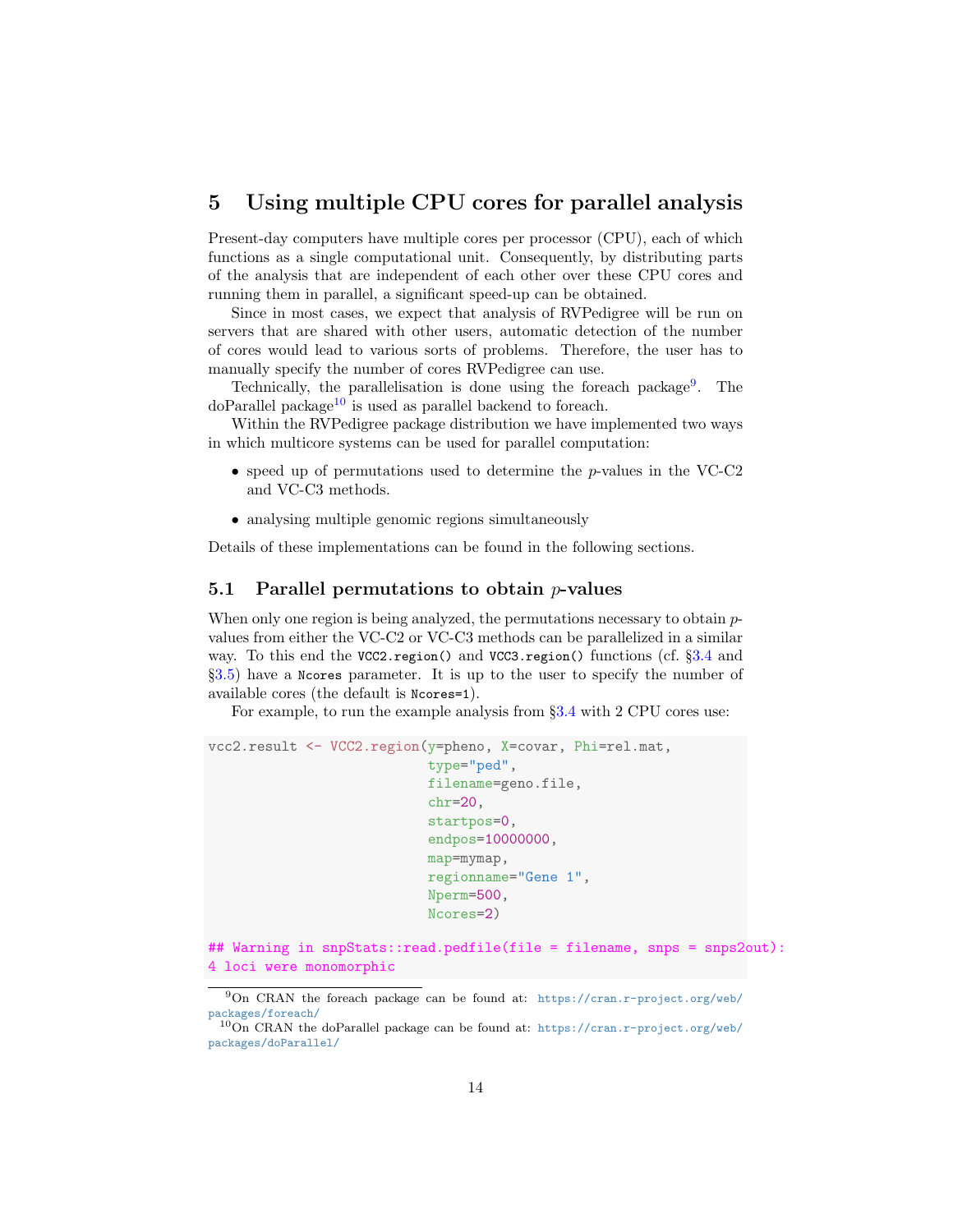print(vcc2.result)

## Score.Test P.value N.Markers ## Gene 1 978.4487 0.15 10

#### <span id="page-14-0"></span>5.2 Parallel analysis of genomic regions

A user-friendly feature of RVPedigree is the ability to analyze a chosen genomic region by specifying a table with the name (e.g. gene name), chromosome, and the start and end base positions of the region (cf. the RVPedigree() function in §[4\)](#page-10-0). Since the association analysis of a given region is independent of the analysis of other regions, the analysis of multiple regions can easily be distributed over multiple CPU cores. It is up to the user to tell the RVPedigree() function how many cores it is allowed to use via the Ncores parameter (the default is Ncores=1).

If the number of genomic regions is smaller than the number of CPU cores, the RVPedigree() function will automatically try to use the remaining cores to parallelize the permutations in case the VC-C2 or VC-C3 methods are used.

For example, if 16 CPU cores are available and five regions are to be analyzed, each region will use one core. If either the VC-C2 or the VC-C3 methods is specified, the remaining  $16 - 4 = 11$  cores are split over the five regions so that each region can use  $\frac{11}{5} = 2$  (integer division) extra cores to calculate the *p*-value.

This runs the RVPedigree example of §[4](#page-10-0) on two cores:

```
gwresults <- RVPedigree(method="VCC1",
                       y=pheno,
                       X=covar,
                       Phi=rel.mat,
                       regions=genes,
                       filename=geno.file,
                       type='ped',
                       Ncores=2,
                       pvalThreshold=1
                       )
## Estimating null model...
## Null model estimated.
## Using 2 cores to analyse the regions in parallel
## Starting association analysis of the 3 regions...
gwresults
## Score.Test P.value N.Markers
## Gene_1 1768.63 0.3195559 4
```
## Gene\_2 1768.63 0.3195559 6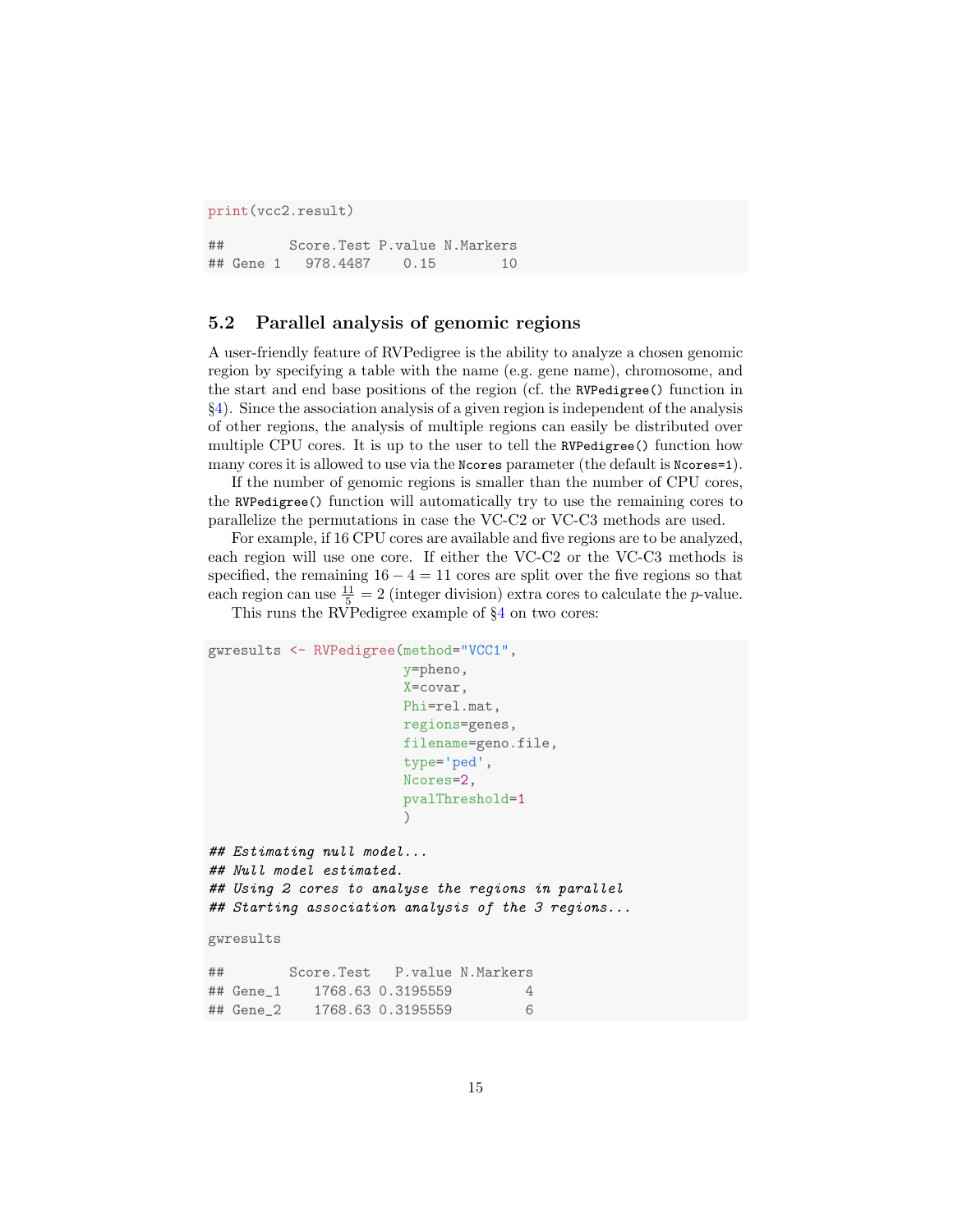# <span id="page-15-0"></span>6 Specifying custom genotype weights

Based on the assumption that rare variants are more likely to be causal and have larger effect sizes, the genotypes are often weighted accordingly. By default, the weights in RVPedigree are computed as in the SKAT package<sup>[11](#page-15-2)</sup>, i.e. each variant is given a weight  $w_i$  defined by the beta distribution with parameters 1 and 25:

$$
w_i = \text{dbeta}(f_i, 1, 25),\tag{1}
$$

where  $f_i$  is the Minor Allele Frequency (MAF) of the variant.

The weights parameter of the RVPedigree() function and the  $\ast$ . region() functions can be used to specify one's own vector of weights.

# <span id="page-15-1"></span>7 Notes on using ShapeIT to estimate haplotypes

The VC-C2 and VC-C3 methods require the haplotypes of the founders to be present. If this is not the case these need to be estimated using the genotype data you do have. In this section we give some hints on how to run a tool called ShapeIT<sup>[12](#page-15-3)</sup> that is commonly used to phase genotype data.

When running ShapeIt (or any other tool) for use with this package keep the following in mind:

- Since in most practical situations the genotype data of a cohort undergoes a centralized quality control analysis, it makes sense to do quality control of the phasing at the same time.
- ShapeIt can make use of multiple processor cores. When phasing a (large) data set, don't forget to use this option (for ShapeIt add the command line option --thread 8, which assumes you have 8 CPU cores).

ShapeIt accepts genotype and pedigree data in either Plink .ped/.map format or in the binary .bed/.bim/.fam format.

For the example below, let's assume you have your genotype and pedigree data stored in Binary Plink files called genotypes.bed, genotypes.bim and genotypes.fam.

It is important to note that ShapeIt phases the data per chromosome, and therefore it also requires the genotype data to be stored such that there is one file per chromosome. The following command splits an existing data set in Plink format with file name gwasdata into chunks of one chromosome each:

<span id="page-15-2"></span><sup>11</sup>The SKAT package can be found on CRAN: [https://cran.r-project.org/web/](https://cran.r-project.org/web/packages/SKAT/) [packages/SKAT/](https://cran.r-project.org/web/packages/SKAT/).

<span id="page-15-3"></span><sup>&</sup>lt;sup>12</sup>See <http://www.shapeit.fr> for more detailed information than can be found here. Note also that part of the information in this section was taken directly from the ShapeIt documentation.